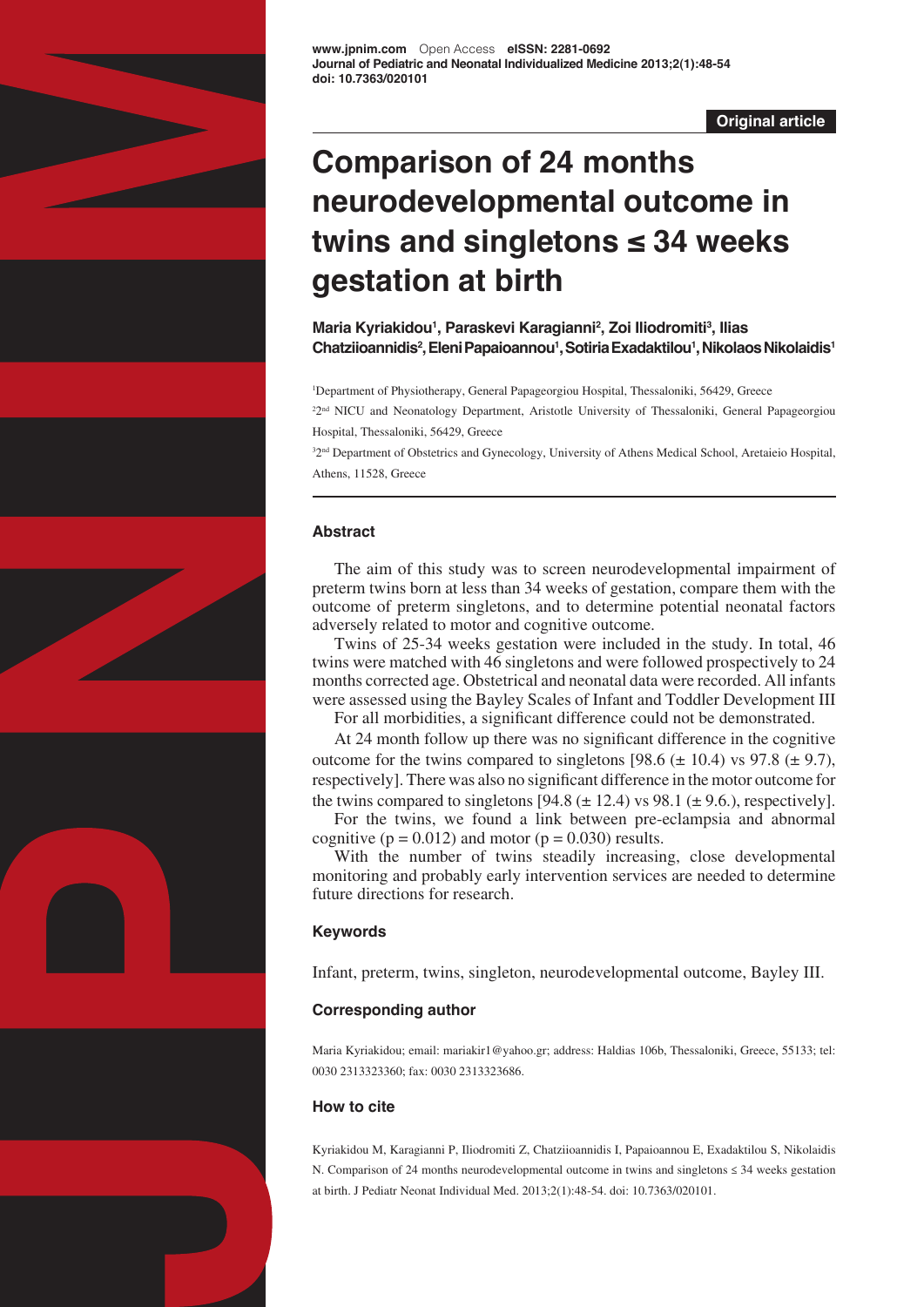## **Introduction**

There has been growing concern in recent years about the escalating multiple birth rate arising from the increasing use of assisted reproduction procedures [1]. Multiple fetus pregnancies account for an increasing percentage of Low Birth Weight infants (LBW) and preterm delivery with its associated increase in perinatal mortality and morbidity [2, 3]. Preterm, LBW infants are at higher risk of infant mortality and neurodevelopmental difficulties [4]. Disabilities can be isolated or associated with cerebral palsy, attention deficit disorder, and cognitive defect [5]. Isolated cognitive defects are often misdiagnosed except when a young child has had early neurodevelopmental screening [5, 6].

Although the hazards of delivery of twins are now largely avoided through wider use of caesarean section [7], concern remains that twins have higher short and long term morbidity when compared with singletons. Twin pregnancies are associated with obstetrical and neonatal risks. Neurological complications are more frequent in twins [8, 9]. In addition to preterm birth and low BW, factors likely to be affecting these outcomes in twins include the greater likelihood of intrauterine growth restriction, zygosity and even the presence of a same age sibling in the family group during childhood [10].

Population based studies from large databases have shown a fivefold higher risk of cerebral palsy (CP) in twins as compared with CP rates in singletons [11]. Although prematurity and low birth weight (BW) play a role, they may not account entirely for the increased risk [12]. A study from Child Health and Human Development (NICHD) network reported that the short-term neonatal outcomes of very low BW twins  $(BW: < 1500 \text{ g})$  are similar to singleton infants in the same BW category [13]. Another study [14] showed similar results for shortterm morbidities in very LBW twins and singletons.

Moreover, no differences persisted in the incidences of most neonatal complications, and the multiples achieved most milestones at the same time as the singletons [15]. A bimodal distribution was described for CP rates with similar rates in twins and singletons in those born at less than 32 weeks gestation, but progressively higher rates of CP in twins as the gestation moved towards term [16].

With the increasing numbers of smaller and immature infants of twin pregnancies, it is important to know whether the advances in obstetrical

management and subsequent neonatal care of the very low BW twin infant are leading to improved neurodevelopmental outcomes than previously reported.

The aim of this study was therefore to screen neurodevelopmental impairment of preterm twins born at less than 34 weeks of gestation, compare them with the outcome of preterm singletons, and to determine potential neonatal factors adversely related to motor and cognitive outcome.

# **Methods**

## *Participants*

The study was approved by hospital's ethical committee and informed consent was given by the parents. Twins of 25-34 weeks gestation, born between December 2008 and June 2010 and admitted to our level III Neonatal Intensive Care Unit, were included. Infants with chromosomal anomalies and major genetics syndromes were excluded from the study. Each twin was matched with a singleton infant of the same gender and within 1 week of the same GA at birth.

In total, 46 twins were matched with 46 singletons and were followed prospectively to 24 months corrected age.

# *Demographics*

Obstetrical and neonatal data were recorded prospectively. Maternal data included the following variables: way of conception, pregnancy induced hypertention, premature rupture of membranes, intrauterine growth retardation, steroids. Neonatal data included: GA, BW, Apgar scores, small for GA (SGA), need for surfactant, respiratory distress syndrome (RDS), patent ductus arteriosus (PDA), sepsis, intraventricular hemorrhage (IVH), periventricular leukomalacia (PVL), necrotizing enterocolitis (NEC), bronchopulmonary dysplasia (BPD), days on O2, days on mechanical ventilation (MV), retinopathy of prematurity [17] and days of hospitalization.

Clinical diagnoses made according to standard definitions. GA was determined by either date of last menstrual period or early ultrasound (< 20 weeks gestation). RDS requiring oxygen therapy is present beyond the first 24 hours of life, may require surfactant, and has typical radiographic signs [18]. PDA was defined as a clinical murmur, hyperdynamic precordium and peripheral pulses,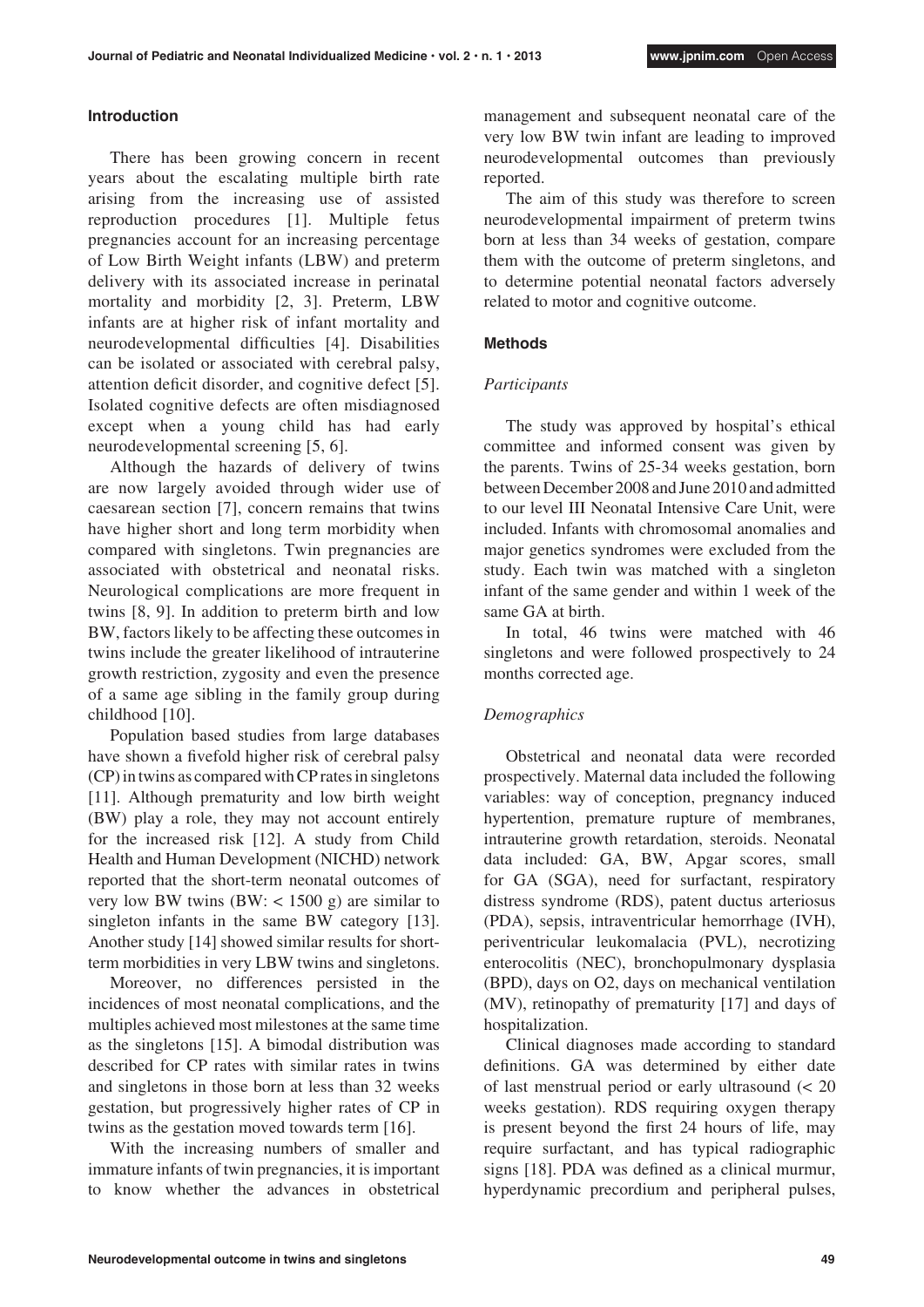widened pulse pressures, hemodynamic finding on 2-D echocardiography, may require treatment or ligation. IVH confirmed by cranial ultrasound: grade 1 involving germinal matrix hemorrhage, grade 2 IVH involving 10-50% of ventricular are, grade 3 involving IVH occupying > 50% of the ventricular area, grade 4 involving hemorrhagic involvement of adjacent white matter [19]. PVL confirmed by cranial ultrasound: evidence of white matter injury [19]. NEC was defined as clinical gastrointestinal disturbances associated with pneumatosis intestinalis on abdominal radiography [20]. ROP was defined on the basis of the criteria of the Committee for the Classification of Retinopathy of Prematurity [21]. Sepsis Infection was confirmed by positive blood culture.

In advance, factors associated with cognitive and motor scores  $(p < 0.20)$  were selected for inclusion in the generalized linear model. For single preterm group, the way of conception, intrauterine growth restriction, and patent ductus arteriosus were factors associated with both cognitive and motor outcomes and therefore selected for inclusion in the generalized linear model. In the twin group, for the cognitive outcome, factors like pre-eclapsia, diavitis, periventricular leukomalacia and retinopathy of prematurity were included in the model. In the twin group, for the motor outcome, factors like pre-eclapsia, diavitis, necrotizing enterocolitis, and retinopathy of prematurity were included in the model.

## **Neurodevelopmental assessment**

A comprehensive 24 months' corrected age evaluation for survivors consisted of the following evaluations: neurologic, hearing, vision, and development. A neurologic examination based on the Hammersmith Infant Neurological Examination was administered [22, 23]. A severe visual deficit was defined as vision < 20/200 in one or both eyes. A severe hearing deficit was defined as the need for amplification or insertion of cochlear implants. A severe motor deficit was defined as the presence of abnormal tone preventing ambulation consistent with cerebral palsy. Severe cognitive deficit was based on a score of less than 2 standard deviations from the mean as determined by the test. One certified individual conducted the Bayley III assessments. One individual conducted the cognitive and motor assessments from Bayley III test. The presence of abnormal tone was determined by the neonatologist in the follow up department.

#### *Analysis*

The data were analyzed using the SPSS 17.0 statistical software. Descriptive statistics (means, standard deviations, and proportions) were used to describe the two groups of infants. The relation between categorical variables was investigated using x2 or Fisher exact tests. One way Anova was used for correlating neonatal factors with outcome. The generalized linear model was used for determining potential risk factors associated with cognitive and motor scores ( $p < 0.20$ ) in twin and singleton groups. A difference in statistical significance was considered if P value was < .05.

### *Results*

From December 1, 2008 to June 30, 2010, 34 sets of twins were admitted to the NICU. Of these, 2 sets were not followed (lost to follow-up). This left a total of 32 sets of twins. A total of 46 twins were followed prospectively to 24 months corrected age. These infants were matched with 46 singleton controls. Regarding chorionicity, 2.3% were monochorionic, 97.7% were dichorionic. Twin-to-twin transfusion syndrome occurred in 2.3% (3 infants) of the twins. In terms of gender, 23 infants were male and 22 were female. The average GA for the twin and singleton groups was 30.6 and 30.7 weeks, respectively.

#### **Obstetrical outcomes**

The singleton and twin pregnancies were compared with respect to the more common maternal morbidities as outlined in **Table 1**. In this

**Twins (n = 46) % Singletons (n = 46) % p-value IVF<sup>a</sup>, n (%)**  $35 (76.0)$  9 (19.5) 0.0001 **PIH<sup>b</sup>, n (%)** 13 (28.2) 5 (10.8) 0.04 **Chorioamnionitis, n (%)** 3 (6.5) 2 (4.3) ns **Tocolysis, n (%)** 25 (54.3) 21 (45.6) ns **PROM<sup>c</sup>, n (%)** 3 (6.5) 7 (15.2) ns **IUGR<sup>d</sup>, n (%)**  $\begin{array}{|c|c|c|c|c|c|} \hline \end{array}$  18 (39.1) 7 (15.2)  $\begin{array}{|c|c|c|c|c|c|} \hline \end{array}$  0.025 **Steroids, n (%)** 39 (84.7) 28 (60.8) 0.028

**Table 1.** Maternal morbidities.

aIVF: In-vitro Fertilization, **PIH: Pregnancy-induced** Hypertension, °PROM: Premature Rupture of Membranes,<br>ªIUGR: Intrauterine Growth Retardation.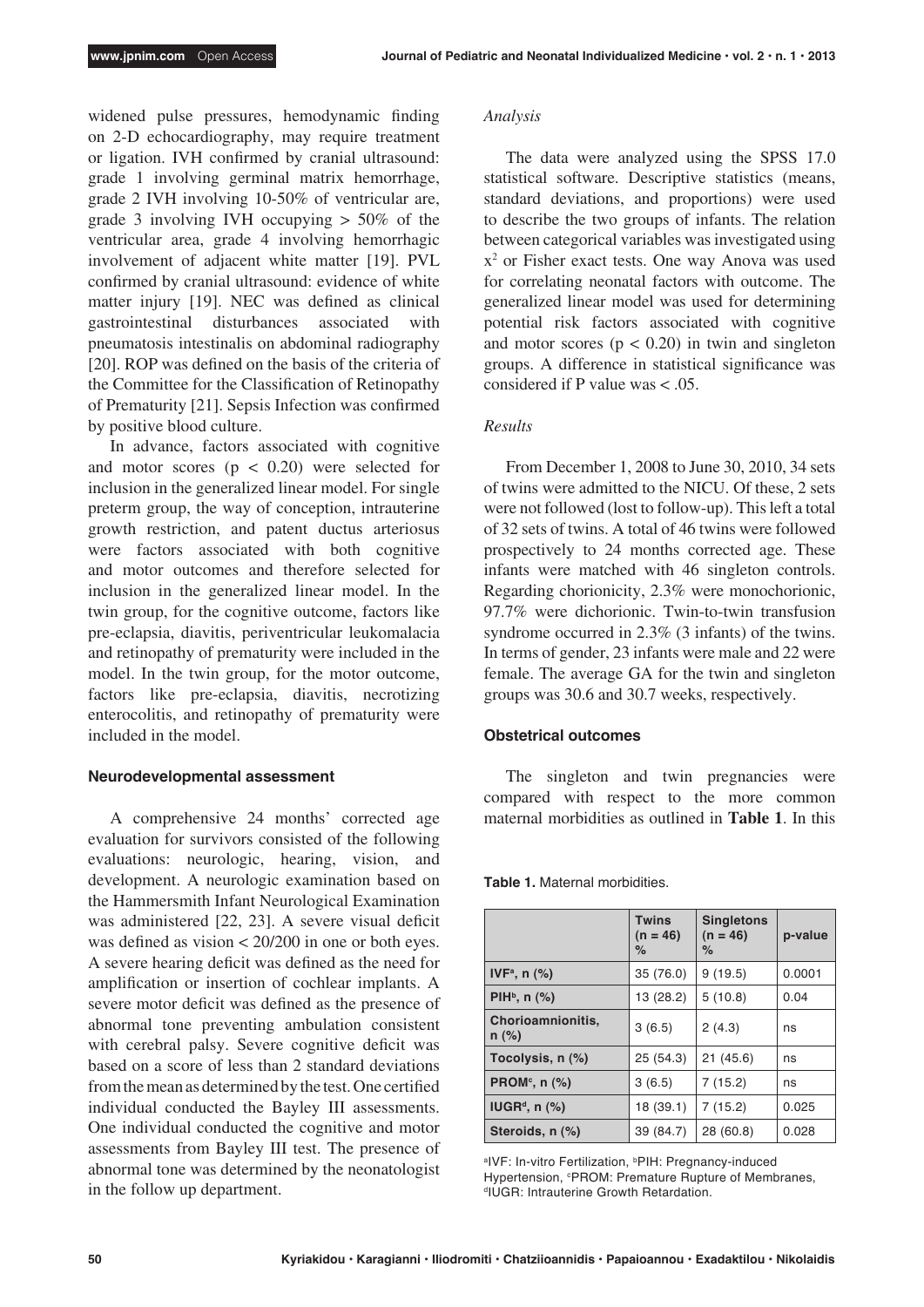study, there was a statistically significant difference in the administration of antenatal steroids to mothers of twin pregnancies ( $p = 0.0028$ ). Thirtyfive twins (76%) versus 9 (19.5%) singletons were conceived through IVF procedures. Otherwise, twin pregnancies were not seen as having significantly more morbidity.

#### **Neonatal morbidity**

**Table 2** depicts short term outcomes of major neonatal morbidity between twins and singletons groups. For all morbidities, a significant difference could not be demonstrated. It should be noted that for most of the morbidities, there was a trend towards higher incidence in the twins group as compared to the singletons.

| <b>Table 2.</b> Neonatal characteristics. |
|-------------------------------------------|
|-------------------------------------------|

|                                        | <b>Twins</b><br>$(n = 46)$ | <b>Singletons</b><br>$(n = 46)$ | p-value |  |
|----------------------------------------|----------------------------|---------------------------------|---------|--|
| $GAa$ , (wks <sup>b</sup> ± SD)        | 30.6<br>$(\pm 1.73)$       | 30.7<br>$(\pm 1.81)$            | ns      |  |
| $BW^c$ , (gm <sup>d</sup> $\pm$ SD)    | 1313.77<br>$(\pm 359.08)$  | 1463.21<br>$(\pm 305.66)$       | 0.004   |  |
| Sex (male), n (%)                      | 22 (47.8)                  | 23 (50.0)                       | ns      |  |
| Mode of delivery (CS),<br>n (%)        | 43 (93.4)                  | 42 (91.3)                       | ns      |  |
| <b>Apgar Score 5 min</b><br>$(\pm SD)$ | 8.3<br>$(\pm 1.07)$        | 84<br>$(\pm 0.63)$              | ns      |  |
| $SGAe$ , n $(\%)$                      | 32(69.5)                   | 25 (54.3)                       | ns      |  |
| Use of surfactant, n (%)               | 31(67.3)                   | 27(58.6)                        | ns      |  |
| RDS <sup>t</sup> , $n$ (%)             | 35 (76.0)                  | 29 (63.0)                       | ns      |  |
| PDA <sup>9</sup> , n (%)               | 4(8.6)                     | 2(4.3)                          | ns      |  |
| Sepsis, n (%)                          | 9(19.5)                    | 6(13.0)                         | ns      |  |
| IVH <sup>h</sup> , I-II, n $(\%)$      | 7(15.2)                    | 6(13.0)                         | ns      |  |
| IVH <sup>h</sup> , III-IV, $n\llap/$   | 5(10.8)                    | 4(8.6)                          | ns      |  |
| PVL <sup>i</sup> , n (%)               | 5(10.8)                    | 2(4.3)                          | ns      |  |
| NEC <sup>j</sup> , n (%)               | 3(6.5)                     | 1(2.1)                          | ns      |  |
| $BPDk$ , n $(\%)$                      | 4(8.6)                     | 0(0)                            | ns      |  |
| Days $O_{\gamma}$ , $(\pm SD)$         | 79<br>$(\pm 20.57)$        | 3.5<br>$(\pm 8.50)$             | ns      |  |
| Days MV <sup>I</sup> , $(\pm SD)$      | 3.9<br>$(\pm 9.83)$        | 1.5<br>$(\pm 4.91)$             | ns      |  |
| Hospital stay, (days<br>± SD)          | 40.73<br>$(\pm 18.5)$      | 37.02<br>$(\pm 63.75)$          | ns      |  |

aGA: Gestational Age, bwks: weeks, **BW: Birth Weight**, <sup>d</sup>gm: grammars, <sup>e</sup>SGA: Small for Gestational Age, RDS: Respiratory Distress Syndrome, gPDA: Patent Ductus Arteriosus, <sup>h</sup>IVH: Intraventricular hemorrhage, PVL: Periventricular Leucomalacia, j NEC: Necrotizing Enterocolitis, <sup>k</sup>BPD: Bronchopulmonary Dysplasia, <sup>I</sup>MV: Mechanical Ventilation.

#### **Neurodevelopmental outcome**

Both groups were essentially very similar in the distribution of severe deficits (**Table 3**). **Table 4**  shows the 24 month follow up outcomes of study infants. For the twins and singletons we did not find a link between abnormal results of the Bayley III scores (Fine-Gross Motor and Cognitive scales). Although not found to be significant, there was a trend in the twins group for a higher incidence in early intervention services and mostly on physiotherapy treatment (65.2% in the twins group versus 50.0% in the singleton controls).

The primary outcome for this study was the motor and cognitive assessment at 24 months corrected age. There was no significant difference concerning the composite score in the Fine and Gross motor scales of the Bayley III test for the twins compared to singletons [94.8 ( $\pm$  12.4) vs 98.1 ( $\pm$  9.6.), respectively]. It should be noted that there was a trend towards higher motor scores in the twins group.

There was also no significant difference concerning the composite score in the cognitive scale of the Bayley III test for the twins compared to singletons  $[98.6 \ (\pm \ 10.4) \ \text{vs} \ 97.8 \ (\pm \ 9.7)$ , respectively].

Furthermore, since there is a substantial difference between the 25 and 34 weeks of gestation, we divided the infants in two groups: group A (25- 30 weeks of gestation) and group B (30-34 weeks of gestation) and compared the neurodevelopmental outcome in each group. **Table 5** shows the 24 month

**Table 3.** Distribution of neurodevelopmental morbidity.

|                                  | <b>Twins</b><br>$(n = 46)$ | <b>Singletons</b><br>$(n = 46)$ | p-value |  |
|----------------------------------|----------------------------|---------------------------------|---------|--|
| Vision impairment,<br>$n (\%)$   | 1(2.1)                     | 0(0)                            | ns      |  |
| Hearing impairment,<br>$n$ (%)   | 0(0)                       | 0(0)                            | ns      |  |
| Cerebral Palsy, n (%)            | 3(6.5)                     | 2(4.3)                          | ns      |  |
| Cognitive impairment,<br>$n$ (%) | 1(2.1)                     | 1(2.1)                          | ns      |  |

**Table 4.** Neurodevelopmental outcome in study infants.

| Bayley III at 24             | <b>Twins</b> | <b>Singletons</b> | p-value |
|------------------------------|--------------|-------------------|---------|
| months                       | $(n = 46)$   | $(n = 46)$        |         |
| <b>Fine Gross Motor,</b>     | 948          | 98.1              | ns      |
| Scale mean (± SD)            | $(\pm 12.4)$ | $(\pm 9.6)$       |         |
| <b>Cognitive Scale, mean</b> | 98.6         | 97.8              | ns      |
| $(\pm SD)$                   | $(\pm 10.4)$ | $(\pm 9.7)$       |         |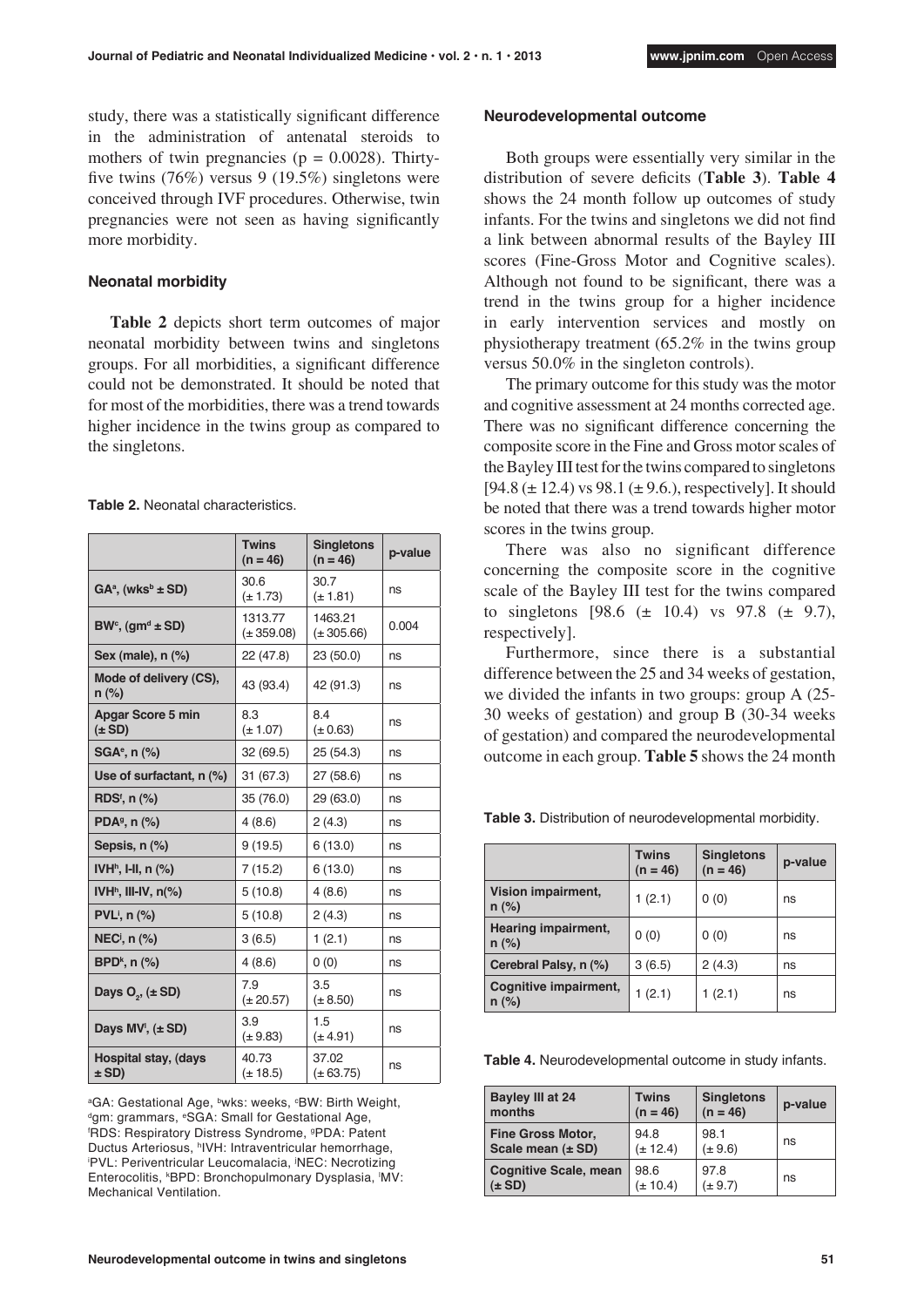|                                         | <b>Group A</b><br>$25-30 w$ |                                 |         | <b>Group B</b><br>$30-34$ w |                                 |         |
|-----------------------------------------|-----------------------------|---------------------------------|---------|-----------------------------|---------------------------------|---------|
| Bayley III at 24 months                 | <b>Twins</b><br>$(n = 18)$  | <b>Singletons</b><br>$(n = 18)$ | p-value | <b>Twins</b><br>$(n = 28)$  | <b>Singletons</b><br>$(n = 28)$ | p-value |
| Fine Gross Motor, Scale mean $(\pm SD)$ | $93.0 \ (\pm 12.3)$         | $98.0 (\pm 11.9)$               | ns      | $95.6 (\pm 12.7)$           | $99.1 (\pm 8.9)$                | ns      |
| Cognitive Scale, mean $(\pm SD)$        | 100.0 ( $\pm$ 5.4)          | $97.0~(\pm 10.3)$               | ns      | $97.5 (\pm 12.6)$           | $98.1 (\pm 9.7)$                | ns      |

**Table 5.** Neurodevelopmental outcome in study groups.

follow up outcomes of study groups. There was no significant difference concerning the composite score in the Cognitive, Fine and Gross motor scales of the Bayley III test for the twins compared to singletons both in group A and group B.

For the singletons we found a link, but not statistically significant, between abnormal cognitive results of the Bayley III scores and way of conception  $(p = 0.067)$ , and PDA  $(p = 0.099)$ . For the twins, we found a link between abnormal cognitive  $(p =$ 0.012), and motor ( $p = 0.030$ ) results of the Bayley III scores with pre-eclampsia.

## **Discussion**

The incidence of twin pregnancies has increased substantially [24, 25]. Current literature focuses on short-term outcomes such as perinatal and/or neonatal morbidity. Twin pregnancies have been reported to have increased morbidity, which can threaten the pregnancy and the fetuses. In our study, for all morbidities, a significant difference could not be demonstrated. Similarly, in a case-control study [26] comparing twins with gestation-matched controls was showed no difference in morbidity, length of stay, or cost of care between twins and gestation-matched singletons of < 34 weeks' gestation.

On the other hand, little is currently available to describe long term outcome of major neurodevelopmental parameters unless it is part of a larger scale study where twins are identified as a risk factor. Although there have been studies looking at aspects of outcome of twin pregnancies, long term follow-up specifically looking at twins compared to singletons has been limited [27].

The findings of the present study showed that there was no statistical difference between two groups in cognitive and motor outcomes at 24 months corrected age. Similar results based on neurodevelopmental outcomes have been reported [4]. In our study, there was a trend in the twins group for higher incidence in early intervention services and therefore benefited from the physiotherapy treatment compared to the singleton population. In our department physiotherapy based on Neurodevelopmental Treatment (NDT) is introduced very early (from 40 weeks postmenstrual age to three months corrected age) and this might explain the trend towards high motor scores in the twins group. However, a study by the EPIPAGE study group [28] reported the same results between singletons and children from multiple pregnancies (twins and triplets).

Moreover, it has been reported that 94% of women attending a fertility clinic preferred twins as their treatment outcome. Parents of twins conceived by assisted reproduction may be more involved with their twin children than are parents who conceived their infants naturally and unexpectedly [17]. This could explain the scores in motor and cognitive scales of Bayley III test achieved by the twin group.

Cognitive difficulties are also presenting as an adverse outcome that has long-term impact. Recent studies have presented incidences as high as 25% in their study population [29]. In this study, cognitive outcome did not seem to contribute to the overall combined neurodevelopmental difficulties at 24 months corrected age regardless of grouping. Since the developmental figures do not compare favorably with the literature, there is still a need for concern.

BW has been shown to be one of the most important factors affecting perinatal mortality and is viewed as an important determinant of infant and long-term morbidity [2, 30]. Twins are often reported to be of lower BW as compared to singletons of comparable GA [27]. In this study, the twins group was slightly heavier but the incidence of infants with BWs  $< 10<sup>th</sup>$  percentile was equal between twins and singletons.

Cerebral palsy has been and remains a primary concern of neurodevelopmental difficulty in the preterm population. Studies have frequently associated a higher risk of cerebral palsy in twins and especially in monochorionic twins [12, 31-33]. Our results suggested no significant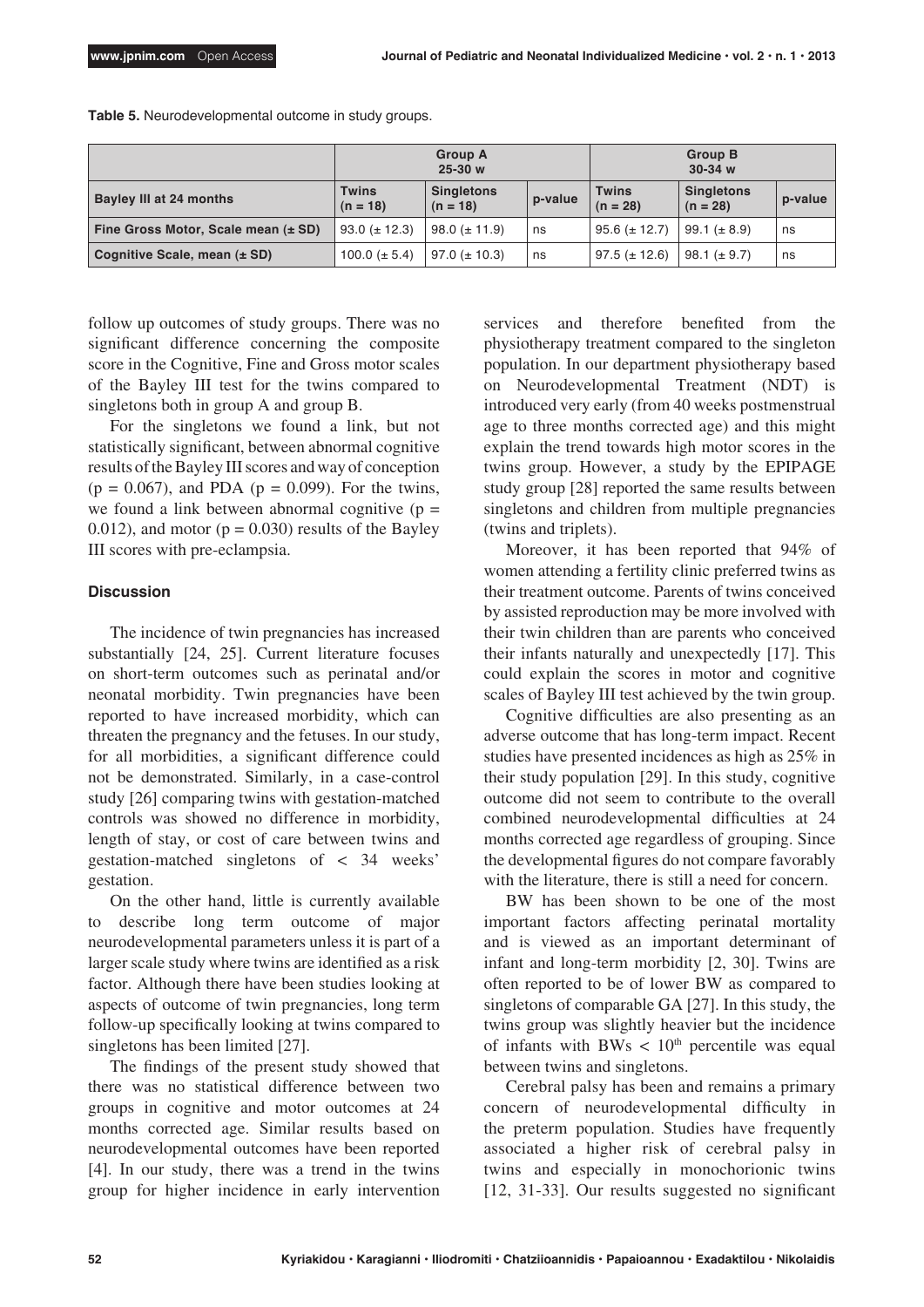difference in CP rates between singletons (4.3%) and twins (6.5%). Similar results based on neurodevelopmental outcomes at 1year corrected age have been reported [27].

The advantages of antenatal corticosteroid treatment for preterm singleton fetuses are wellestablished, but doubts about the effectiveness in twins have been raised. In our study, although there was a statistically significant difference in the administration of antenatal steroids to twin pregnancies, no significant differences in major neonatal morbidity and mortality were shown.

In the singleton group, none of the potential neonatal factors related adversely to motor and cognitive outcomes. On the contrary, in the twin group, pre-eclampsia was adversely related both to motor and cognitive outcomes. According to a meta-analysis [34], researchers noted that risk for pre-eclampsia was significantly increased in women undergoing assisted reproductive technologies. Our study population consisted of twins conceived mostly by IVF procedures.

This is not a randomized controlled trial; therefore it is open to selection bias. This study took into account only those twins and singletons admitted to the study site.

#### **Conclusion**

Although there are some encouraging aspects of this study, there is still need for concern about the future of small, immature twins, which require close developmental monitoring and probably early intervention services.

## **Declaration of interest**

The authors do not have any financial or personal relationships with others that could have inappropriately influenced this work.

## **References**

- 1. Vayena E, Rowe PJ, Griffin PD. Current practices and controversies in assisted reproduction. Report of a meeting on "Medical, Ethical and Social Aspects of Assisted Reproduction" held at WHO Headquarters in Geneva, Switzerland, 17-21 September 2001. Geneva: World Health Organization, 2002.
- 2. McCormick MC. The contribution of low birth weight to infant mortality and childhood morbidity. N Engl J Med. 1985;312(2): 82-90.
- 3. Robertson PA, Sniderman SH, Laros RK Jr, Cowan R, Heilbron D, Goldenberg RL, Iams JD, Creasy RK. Neonatal morbidity according

to gestational age and birth weight from five tertiary care centers in the United States, 1983 through 1986. Am J Obstet Gynecol. 1992;166(6 Pt 1):1629-41; discussion 1641-5.

- 4. Asztalos E, Barrett JF, Lacy M, Luther M. Evaluating 2 year outcome in twins < or = 30 weeks gestation at birth: a regional perinatal unit's experience. Twin Res. 2001;4(6):431-8.
- 5. Salt A, Redshaw M. Neurodevelopmental follow-up after preterm birth: follow up after two years. Early Hum Dev. 2006;82(3):185-97.
- 6. Msall ME. Neurodevelopmental surveillance in the first 2 years after extremely preterm birth: evidence, challenges, and guidelines. Early Hum Dev. 2006;82(3):157-66.
- 7. Smith GC, Fleming KM, White IR. Birth order of twins and risk of perinatal death related to delivery in England, Northern Ireland, and Wales, 1994-2003: retrospective cohort study. BMJ. 2007;334(7593):576.
- 8. Buekens P, Wilcox A. Why do small twins have a lower mortality rate than small singletons? Am J Obstet Gynecol. 1993;168(3 Pt 1):937-41.
- 9. Wenstrom KD, Gall SA. Incidence, morbidity and mortality, and diagnosis of twin gestations. Clin Perinatol. 1988;15(1):1-11.
- 10. Cooke RWI. Does neonatal and infant neurodevelopmental morbidity of multiples and singletons differ? Semin Fetal Neonatal Med. 2010;15(6):362-6.
- 11. Pharoah PO. Neurological outcome in twins. Semin Neonatol, 2002;7(3):223-30.
- 12. Williams K, Hennessy E, Alberman E. Cerebral palsy: effects of twinning, birthweight, and gestational age. Arch Dis Child Fetal Neonatal Ed. 1996;75(3):F178-82.
- 13. Donovan EF, Ehrenkranz RA, Shankaran S, Stevenson DK, Wright LL, Younes N, Fanaroff AA, Korones SB, Stoll BJ, Tyson JE, Bauer CR, Lemons JA, Oh W, Papile LA. Outcomes of very low birth weight twins cared for in the National Institute of Child Health and Human Development Neonatal Research Network's intensive care units. Am J Obstet Gynecol. 1998;179(3 Pt 1):742-9.
- 14. Wolf EJ, Vintzileos AM, Rosenkrantz TS, Rodis JF, Lettieri L, Mallozzi A. A comparison of pre-discharge survival and morbidity in singleton and twin very low birth weight infants. Obstet Gynecol. 1992;80(3 Pt 1):436-9.
- 15. Kirkby S, Genen L, Turenne W, Dysart K. Outcomes and milestone achievement differences for very low-birth-weight multiples compared with singleton infants. Am J Perinatol. 2010;27(6):439-44.
- 16. Alberman ED. Cerebral Palsy in Twins. Guys Hosp Rep. 1964;113:285-95.
- 17. Ryan GL, Zhang SH, Dokras A, Syrop CH, Van Voorhis BJ. The desire of infertile patients for multiple births. Fertil Steril. 2004;81(3):500-4.
- 18. Fanaroff AA, Martin RJ. Neonatal-perinatal medicine: Diseases of the fetus and infant. 6<sup>th</sup> ed. St. Louis, Missouri: Mosby-Year Book, 1997.
- 19. Volpe JJ. Intracranial hemorrhage in the newborn: current understanding and dilemmas. Neurology. 1979;29(5):632-5.
- 20. Bell MJ, Ternberg JL, Feigin RD, Keating JP, Marshall R, Barton L, Brotherton T. Neonatal necrotizing enterocolitis. Therapeutic